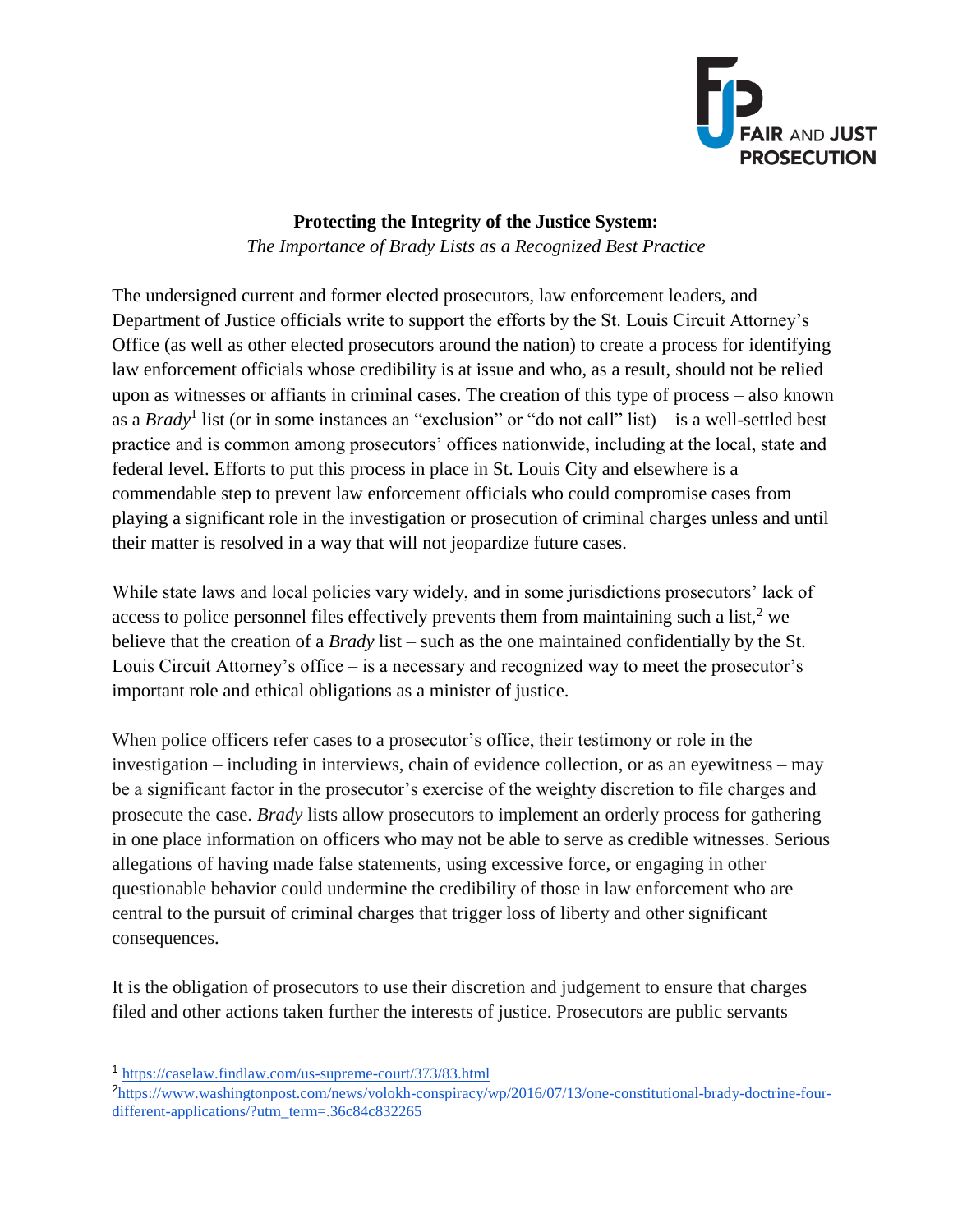charged with protecting the interests of *all* members of the community – including the rights of defendants charged with crimes. By preserving the integrity of the justice system, community trust is strengthened, and our entire community is safer.

We are aware that there have been objections to the *Brady* list process initiated by the St. Louis Circuit Attorney raised by the St. Louis Police Union, including claims that the process will compromise officer privacy and due process interests (similar claims have been raised in other jurisdictions<sup>3</sup>). But we understand that the Circuit Attorney's Office is committed to ensuring that there is a process in place to notify officers who are on the *Brady* list and to implement mechanisms for officers to be removed from the list. These steps are part of recognized best practices that balance the interests of safeguarding the delivery of justice with the importance of protecting law enforcement officials' privacy and ability to carry out their job of protecting the community.

Based on our collective experience as current and former prosecutors, law enforcement officials, and leaders within the criminal justice system, we urge both local officials and directly impacted law enforcement leaders to constructively work toward the creation of an appropriate and effective system that, in the words of St. Louis Circuit Attorney Kim Gardner, helps "defend the integrity of the criminal justice system."<sup>4</sup> That is the essence of how criminal justice leaders fortify community trust in our system and thereby ensure the safety of all members of our community.

# **Signatories Updated January 14, 2019**

#### **Roy L.Austin**

Former Deputy Assistant to the President for Urban Affairs, Justice and Opportunity, White House Domestic Policy Council

Former Deputy Assistant Attorney General, Civil Rights Division, U.S. Department of Justice

### **Aramis Ayala**

State Attorney, Ninth Judicial Circuit, Florida

#### **Chiraag Bains**

Former Senior Counsel to the Assistant Attorney General, Civil Rights Division, U.S. Department of Justice

Former Trial Attorney, Criminal Section, Civil Rights Division, U.S. Department of Justice

<sup>3</sup> [http://www.philly.com/philly/news/breaking/fop-lawsuit-kenney-krasner-ross-police-do-not-call-list-philadelphia-](http://www.philly.com/philly/news/breaking/fop-lawsuit-kenney-krasner-ross-police-do-not-call-list-philadelphia-20181113.html)[20181113.html](http://www.philly.com/philly/news/breaking/fop-lawsuit-kenney-krasner-ross-police-do-not-call-list-philadelphia-20181113.html)

<sup>&</sup>lt;sup>4</sup> St, Louis Circuit Attorney Gardner's full statement is available at [https://www.stltoday.com/news/statement-from](https://www.stltoday.com/news/statement-from-kimberly-m-gardner-circuit-attorney-city-of-st/article_0f39e0d6-b4f1-55dc-8531-c2bf059ae33b.html)[kimberly-m-gardner-circuit-attorney-city-of-st/article\\_0f39e0d6-b4f1-55dc-8531-c2bf059ae33b.html.](https://www.stltoday.com/news/statement-from-kimberly-m-gardner-circuit-attorney-city-of-st/article_0f39e0d6-b4f1-55dc-8531-c2bf059ae33b.html)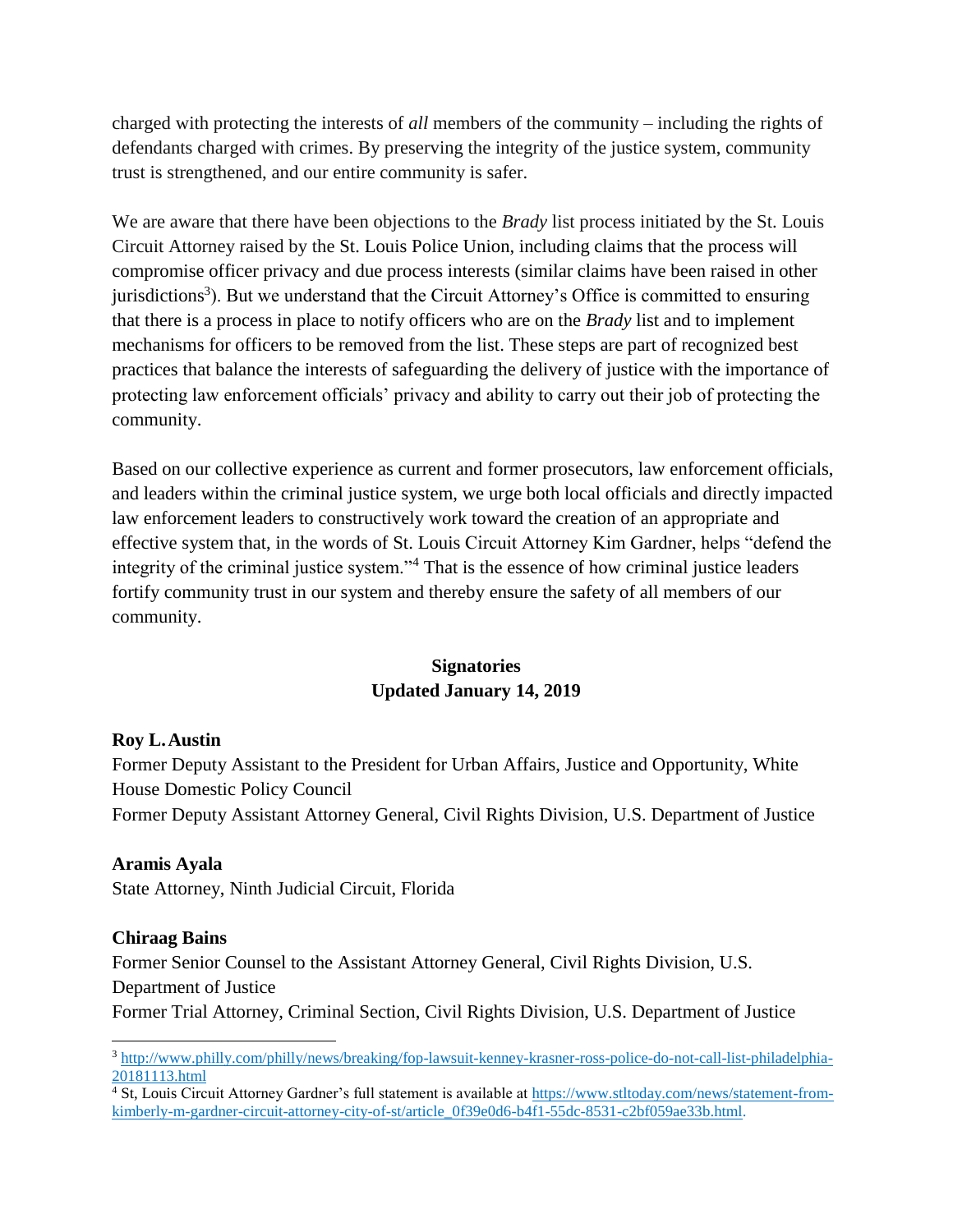**Branville Bard** Commissioner, Cambridge Police Department, Massachusetts

**Diana Becton** District Attorney, Contra Costa County, California

## **Shay Bilchik**

Former Associate Deputy Attorney General and Administrator, Office of Juvenile Justice and Delinquency Prevention, U.S. Department of Justice Former Chief Assistant State Attorney, 11th Judicial Circuit, Florida

**Sherry Boston** District Attorney, DeKalb County, Georgia

**Kim Cheney** Former Attorney General, Vermont

**John T. Chisholm** District Attorney, Milwaukee County, Wisconsin

**Jerry L. Clayton** Sheriff, Washtenaw County, Michigan

**Scott Colom**

District Attorney, Sixteenth Circuit, Mississippi

**Brendan Cox** Former Police Chief, Albany, New York

**John Creuzot** District Attorney, Dallas County, Texas

**Satana Deberry** District Attorney, Durham County, North Carolina

**Michael Dougherty** District Attorney, 20th Judicial District, Colorado

**Mark Dupree** District Attorney, Wyandotte County, Kansas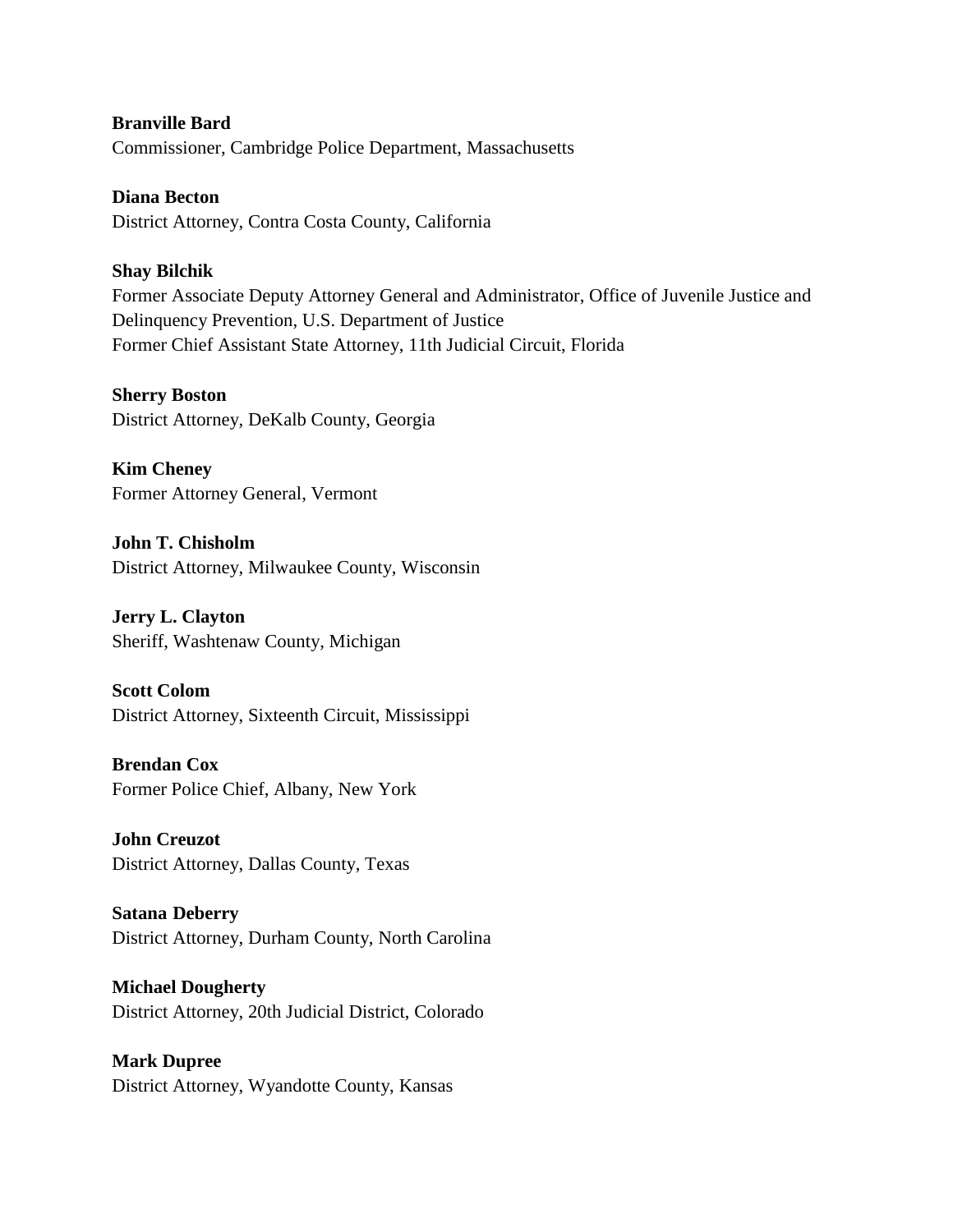**Lisa Foster** Former Director, Office for Access to Justice, U.S. Department of Justice

**George Gascón** District Attorney, San Francisco, California

**Sarah F. George** State's Attorney, Chittenden County, Vermont

**Joe Gonzales** District Attorney, Bexar County, Texas

**Mark Gonzalez** District Attorney, Nueces County, Texas

**Christian Gossett** District Attorney, Winnebago County, Wisconsin

**Vanita Gupta**  Former Head of the Civil Rights Division, U.S. Department of Justice

**Andrea Harrington** District Attorney, Berkshire County, Massachusetts

**Robert J. Hoffman** Former Police Chief, Plainfield, Connecticut

**John Hummel** District Attorney, Deschutes County, Oregon

**Lawrence S. Krasner** District Attorney, Philadelphia, Pennsylvania

**Miriam Aroni Krinsky** Executive Director, Fair and Just Prosecution Former Assistant U.S. Attorney, Criminal Appellate Chief and Chief, General Crimes, Central District of California Former Chair, Solicitor General's Criminal Appellate Advisory Group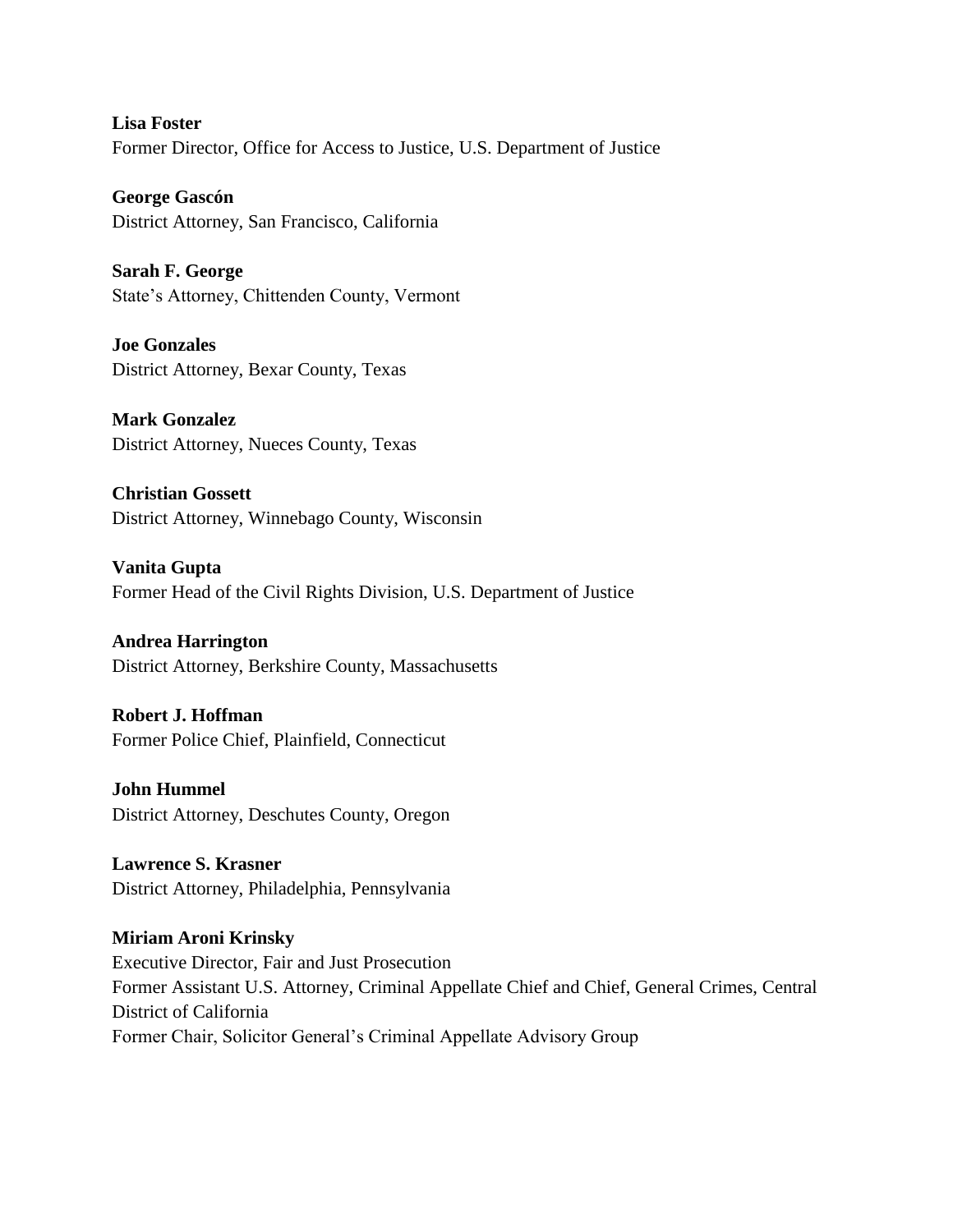**Chris Magnus** Police Chief, Tucson, Arizona

**James Manfre** Former Sheriff, Flagler County, Florida

**Beth McCann** District Attorney, Second Judicial District, Colorado

**Mary McCord** Former Acting Assistant Attorney General and Principal Deputy Assistant Attorney General for National Security, U.S. Department of Justice Former Assistant U.S. Attorney and Chief, Criminal Division, District of Columbia

**Daniel Meloy** Former Police Chief, Colerain Township, Ohio

**Spencer Merriweather** District Attorney, Mecklenberg County, North Carolina

**Brian Middleton** District Attorney, Fort Bend County, Texas

**Sylvia Moir** Police Chief, Tempe, Arizona

**Steve Moore** Former Police Chief, Hurst, Texas

**Stephanie N. Morales**  Commonwealth's Attorney, Portsmouth, Virginia

**Marilyn Mosby** State's Attorney, Baltimore City, Maryland

**Tina Nadeau** Chief Justice, New Hampshire Superior Court Former Assistant Attorney General, New Hampshire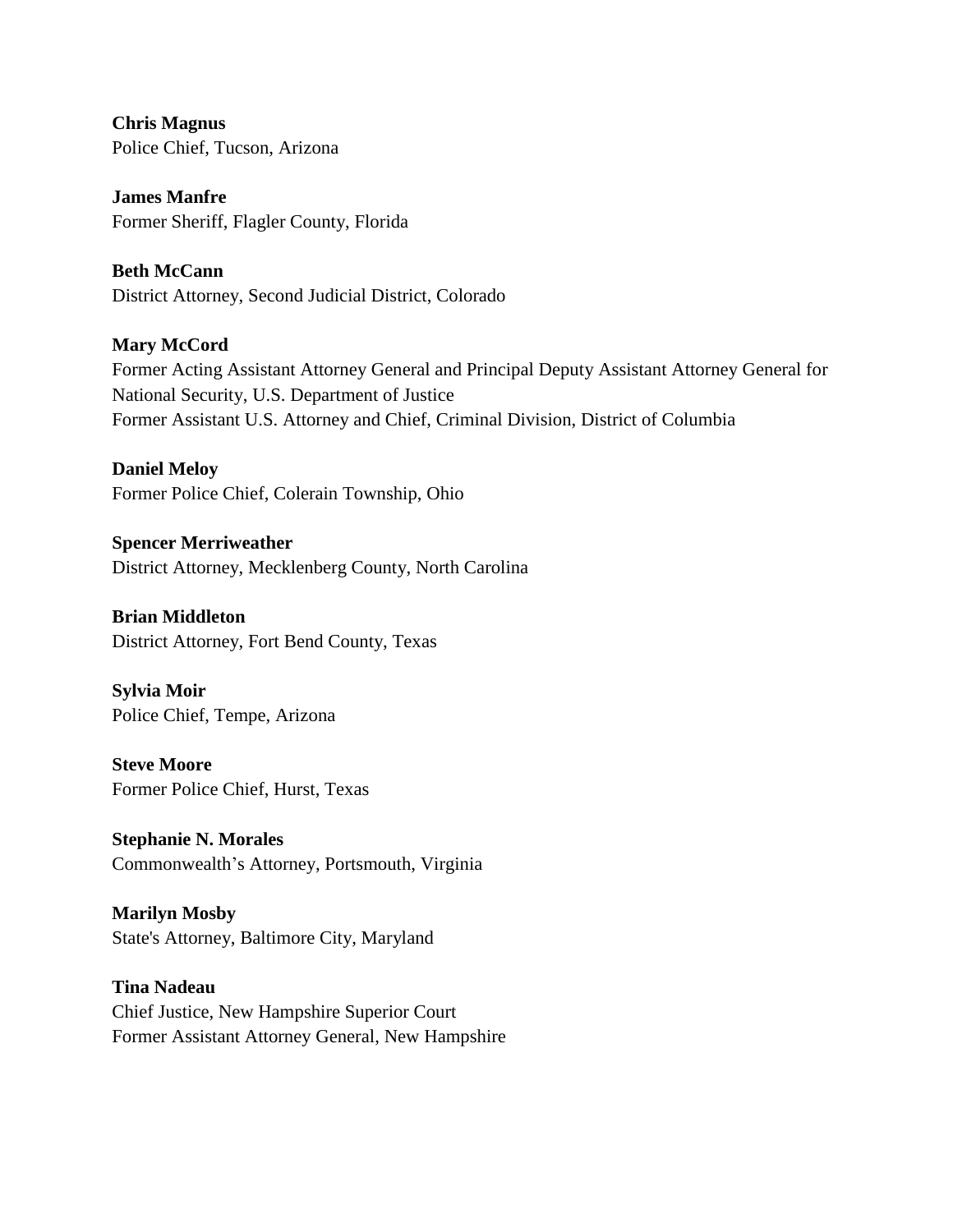**Bill Nettles** Former U.S. Attorney, District of South Carolina

**Kim Ogg** District Attorney, Harris County, Texas

**Jerome O'Neill** Former Acting U.S. Attorney, Vermont

**Channing Phillips** Former U.S. Attorney, District of Columbia Former Senior Counselor to the Attorney General, U.S. Department of Justice Former Deputy Associate Attorney General, U.S. Department of Justice

**Rachael Rollins** District Attorney, Suffolk County, Massachusetts

**Jeff Rosen** District Attorney, Santa Clara County, California

**Marian Ryan** District Attorney, Middlesex County, Massachusetts

#### **Tori Verber Salazar**

District Attorney, San Joaquin County, Californi**a**

### **Dan Satterberg**

Prosecuting Attorney, King County, Washington

#### **Ronal Serpas**

Co-Chairman, Law Enforcement Leaders to Reduce Crime & Incarceration Former Police Superintendent, New Orleans, Louisiana Former Chief, Metropolitan Nashville, Tennessee Former State Patrol Chief, Washington

**Carol A. Siemon** Prosecuting Attorney, Ingham County, Michigan

**Norm Stamper** Former Police Chief, Seattle, Washington